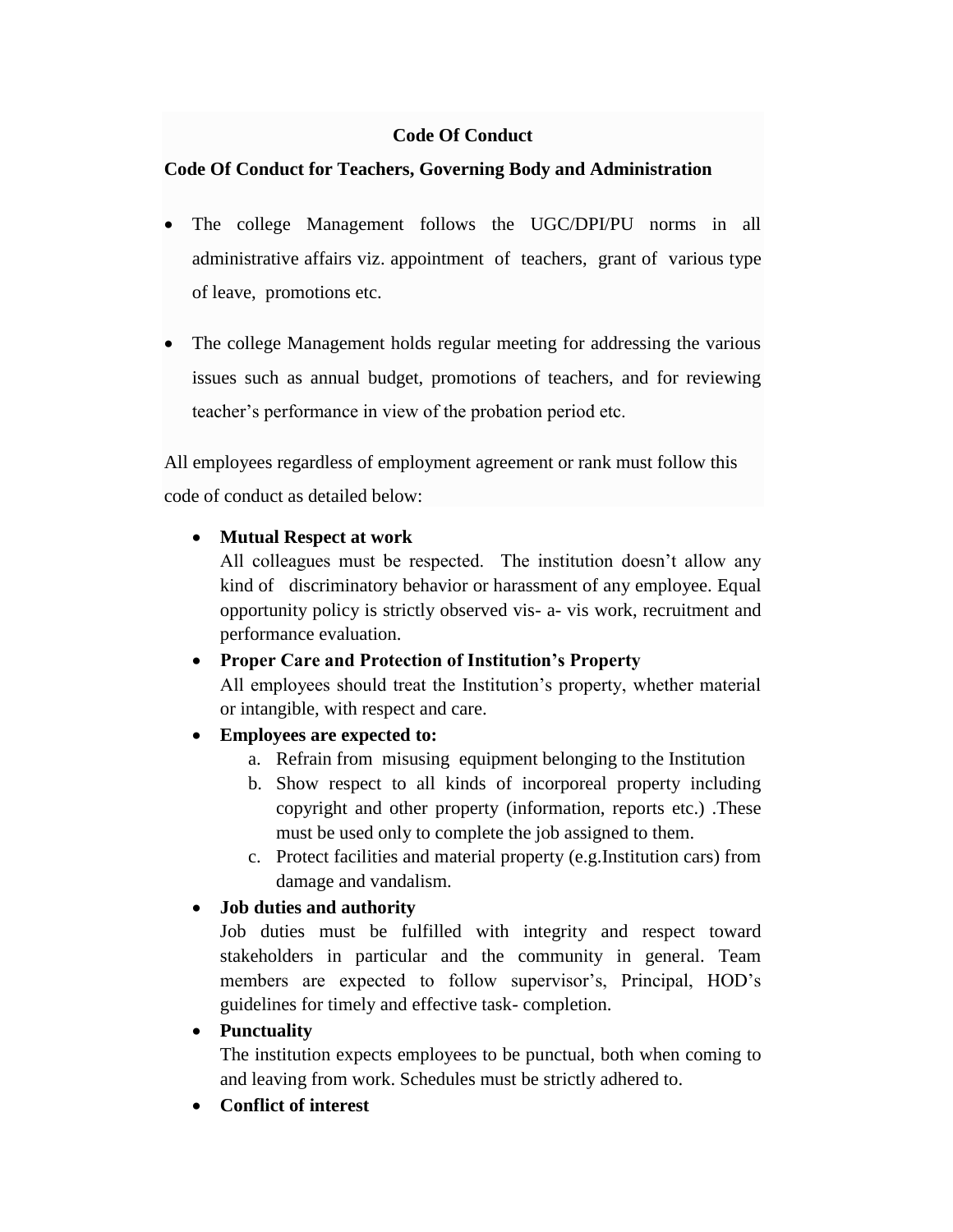Employees must avoid any personal, financial or other interests to hinder their capability or willingness to perform their job duties.

**Communication**

All employees are expected to be open to communication with their colleagues, seniors and juniors.

## **Compliance to Law**

All employees are expected to be ethical and responsible when dealing with the Institution's finances, products, partnerships and public image. Further, they should comply with environmental safety and fair dealing laws.

## **Professionalism**

Integrity and professionalism in the workplace is a must.

**Personal appearance**

Personal appearance guidelines must be adhered to.

**Leave Rules**

It is mandatory for the staff to seek prior permission from the Principal office in case of short leave. In case of emergency they can telephonically inform to the office. Prior sanctioning from the management through proper channel is necessary in case of long leave.

 Teacher should be a friend, philosopher and guide to the students but at the same time should keep reasonable distance from the students for the maintenance of discipline.

# **Code of Conduct and Discipline for Students:**

The College does not aim at merely stuffing the minds of the scholars with facts and figures. Its objective, on the other hand is to mould them into fine and disciplined citizens of the motherland. Therefore the college lays exceptional emphasis in the maintenance of discipline. The students are advised to make it a habit to lead a life of discipline in the college and at the home; this will ensure the success and distinction in their future career.

1. The students should be courteous in their dealing with one another and with the employees of the college. Let your love, thought and action embrace fellow beings. They should use dignified language while taking or addressing others.

2. The students should attend the college classes regularly and be punctual on all college functions. Punctuality is to success what roots are to a tree.

3. Students reaching the college earlier should not gather in front of the class rooms or in verandas. They should avoid making noise near the classroom or college office.

4. Movements from one class to another should invariably be orderly,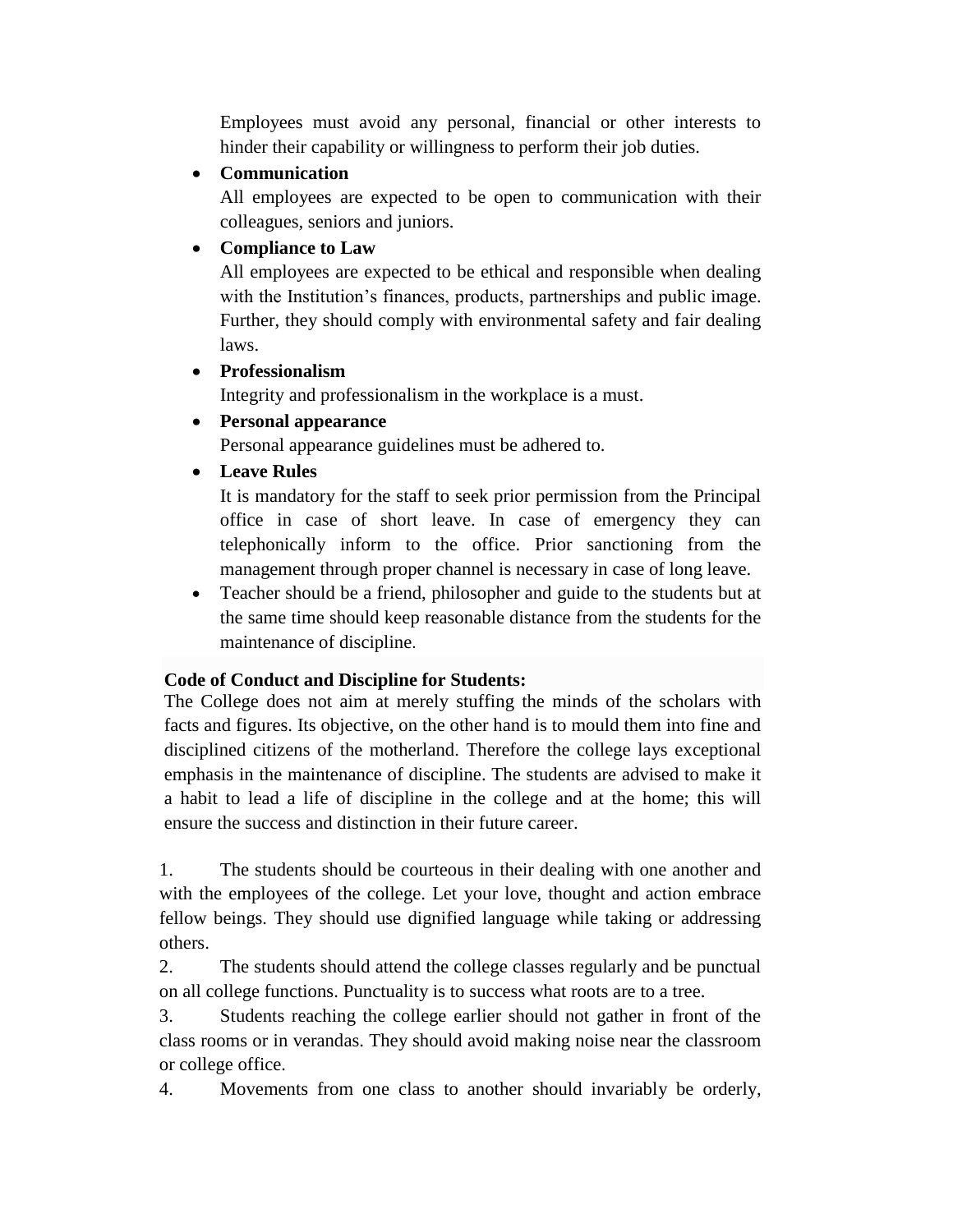disciplined and dignified. At the end of a period the students going to a class room should stand quietly in queue on the side of the entrance till the students already occupying the room completely vacate it.

5. In vacant periods, the students should go to the reading room or library and utilize their time in the study of magazines, periodicals and newspapers. They should not stand near the class room or in the verandas and create unnecessary noise. It disturbs the teaching work in nearby class rooms.

6. Inside the classes perfect discipline and order must be maintained and the instructions of the teacher should be strictly carried out, for he is you superior and well-wisher. Any misbehavior in the class room is tantamount to misconduct and the students must maintain the sanctity and decorum expected of good scholars.

7. The students should show proper respect to the Principal and the teachers in and outside the classrooms and should carry out their instructions with sincerity.

8. The student shall get off from their cycles/ scooters at the main gate and place the cycle scooters properly with the caretaker.

9. The students should not blow scooter/ motorcycle horns in the college campus.

10. Smoking/playing cards/drinking alcohol and use of any other intoxicant is not permitted on the college campus.

11. The student should cultivate the queue habit while they go to see the principal, or to pay dues in account office, to get the books issued from the library, etc.

12. The college property should in no way be tampered with or disfigured as this property belongs to you. The defacing of walls with pencil marks or ink is strictly prohibited. Theft, forgery, vandalism, or damage of any type of college property shall not be permitted under any circumstances and the student involved shall be severely punished.

13. Quarrels and disputes with fellow students are to be avoided. In case of a dispute, the students should not take the law in their own hands but they should report it to the principal/tutor immediately.

14. The students are expected to come to college dressed in simple clothes. Tight clothes, sleeveless shirts, ornaments or use of cosmetics are not permitted. A student is liable to disciplinary action if he/she is having hippie, mushroom haircuts, trimming beards, ear rings and any other ornaments and is not participating in celebration of social religious functions.

15. The student found guilty of infringement of the above rules and misconduct shall be punished in the form of heavy fines or even expulsion from the college depending on the nature of the guilt. All concessions and stipends granted to such defaulters shall be withdrawn automatically.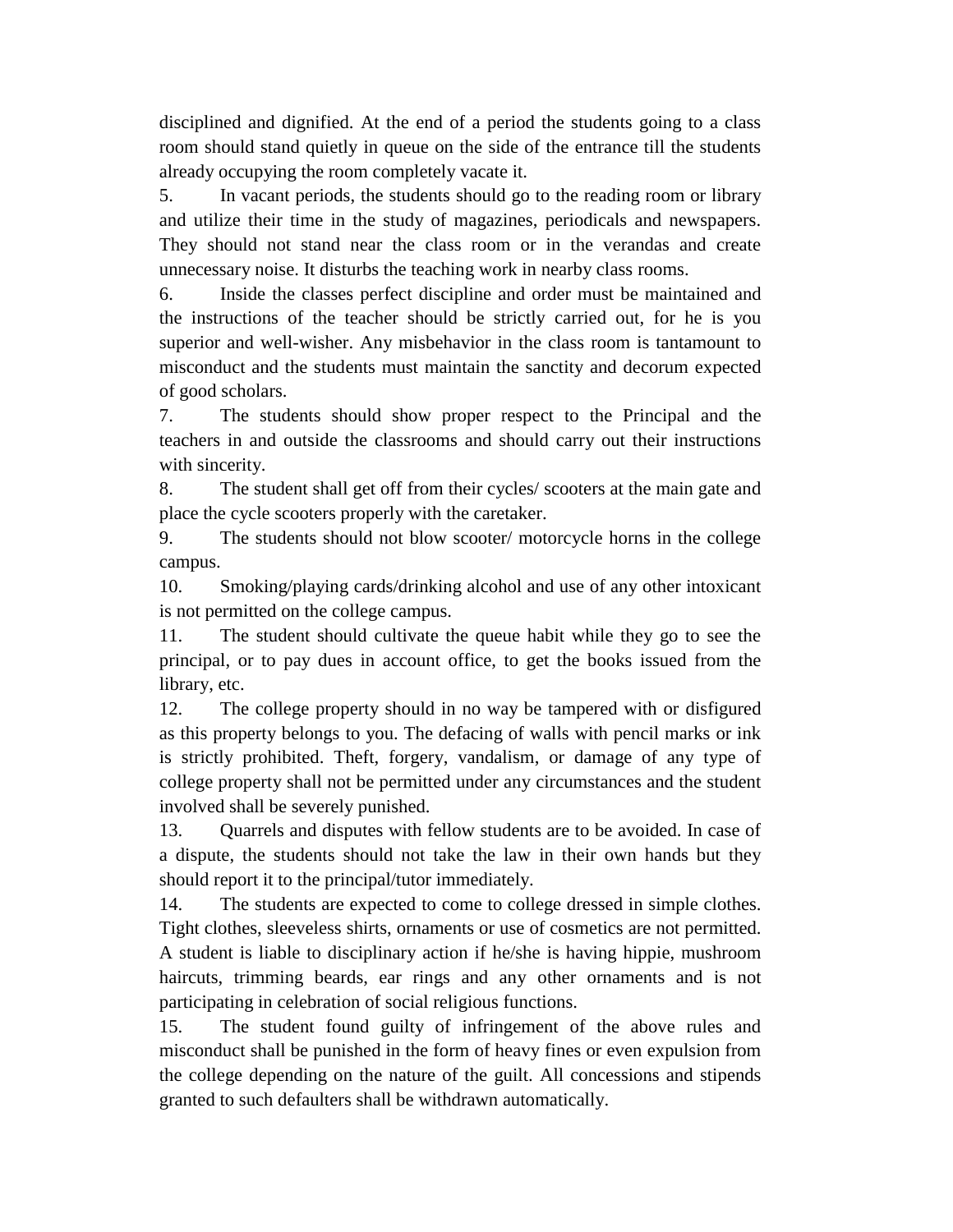16. The students are not allowed to collect money from their fellow student/staff for any purpose what so ever. They are also not allowed to hold any meeting/function of any kind without the prior permission from the principal. Any violation to this effect will lead to immediate expulsion from the college and other drastic action.

17. All the students are advised not to travel by Truck/Tractor-Trolley and other unauthorized vehicles. It may be dangerous for life.

18. Use of mobile phone for non-acdemic activities is strictly prohibited in the campus.

19. Listening music / watching videos & movies / using whatsapp and facebook / taking selfies / doing photography etc. are strictly prohibited in college campus during college working hours.

20. Roaming / wandering aimlessly in the corridors / departments are also prohibited.

21. Entry in the college campus without identity card is restricted.

# **Hostel Rules For students**

- 1. Only regular student of GHG Khalsa College may avail hostel facilities.
- 2. To avail the hostel facility, the boarders has to fill up the prescribed form, Aadhar card & residential proof are compulsory. Actual/permanent contact number of the parents must be provided.
- 3. Accommodation will be provided on sharing basis.
- 4. The boarders have to keep their room neat and clean. Due care should be given to the cleanliness of the corridors, common rooms and lawns. Putting photographs/posters on the walls of the rooms is strictly prohibited. Garbage should be dumped in dustbin before 9:00 am. Strict action shall be taken against violators.
- 5. The boarders are advised not to keep any valuable, ornaments or cash in their room. In case of theft the boarders will be responsible. Additional cash can be deposited in the bank by opening an account.
- 6. The food will be served in the dining hall on appointed hours. Food is not allowed in rooms. In case of illness, food can be provided in room with prior permission of the hostel supdt.
- 7. Except for dining hours, the boarders are not allowed to roam in the dining hall. Entry to hotel kitchen is restricted.
- 8. During the college hours, students are not allowed to stay back in rooms. Strict action shall be taken against violators.
- 9. There is study period from 9:00 pm to 11:00 pm. The students are instructed to study in their respective rooms during this period.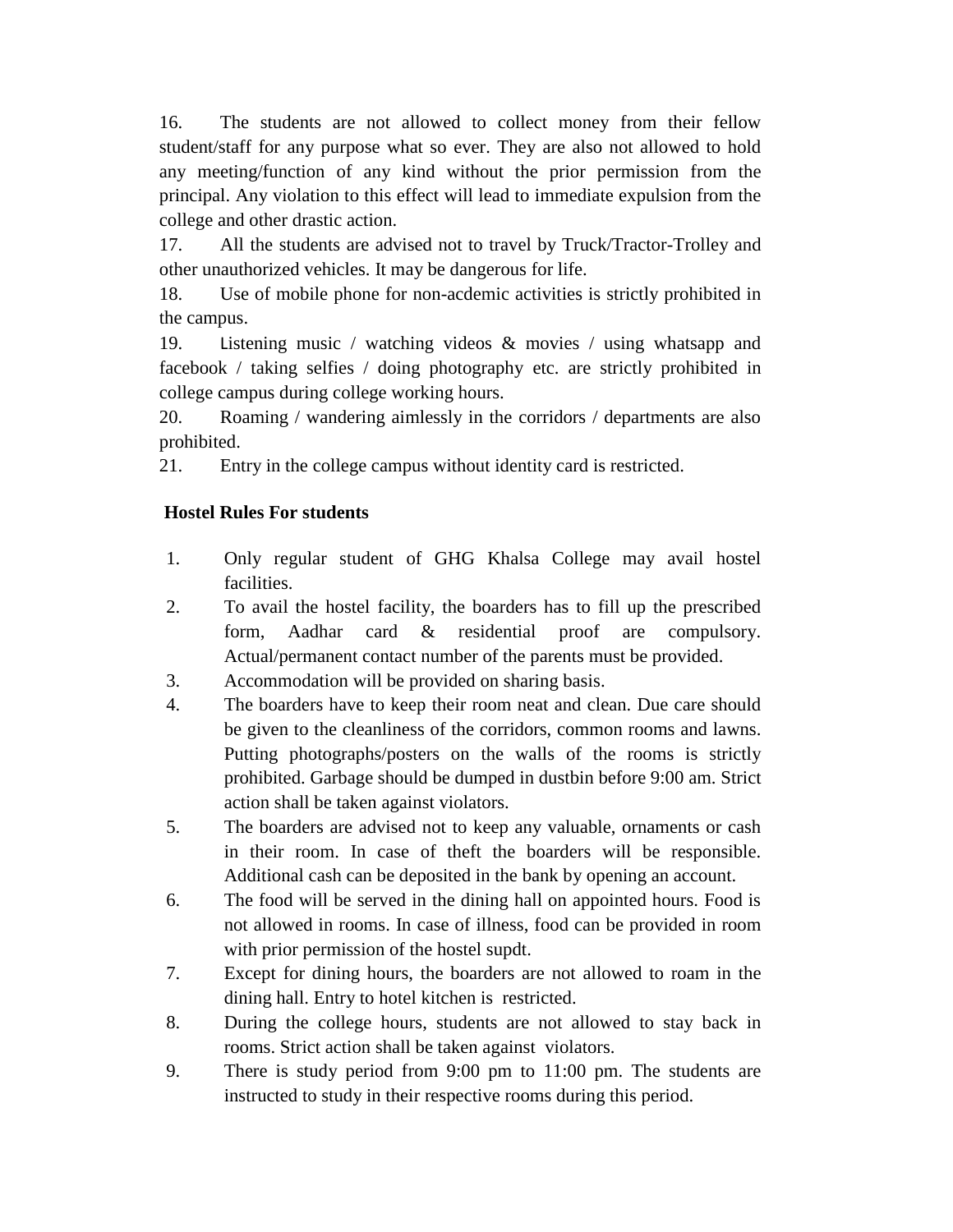- 10. No student is allowed to sleep in other student's room at night.
- 11. The student should not create disturbance or noise.
- 12. Electric iron, heater, stove, electric kettle etc. are not allowed.
- 13. Students are not allowed to celebrate any day i.e. birthday/anniversary or organize a function/assembly without the permission of the hostel supdt.
- 14. Online attendance is taken daily at 9:00 pm, through hostel ERP-System. Absence without permission calls for strict action.
- 15. The attendance of all hostlers is mandatory in all college and hostel functions.
- 16. To avail leave, written permission is a must from hostel supdt. Absence without permission will be dealt severely. After the expiry of leave, its extension should be intimated to the hostel supdt. within two days.
- 17. For entry & exit of hostel the boarders have to follow check in or check out procedure on ERP-System. The parents are also informed of their movements through SMS generated by ERP.
- 18. Holiday in college does not mean holiday in hostel.
- 19. No guest is allowed to stay in hostel. Prior permission of the supdt. is required.
- 20. In case of illness, intimation to the hostel supdt. should be immediate.
- 21. The boarders must put on simple appropriate dress.
- 22. To take care of hostel property is the duty of every hosteller. Any damage to hostel property will be severely punished.
- 23. Ragging in any form is not allowed in the hostel.
- 24. Indiscipline, quarrels and misbehavior with the hotel staff is fined heavily and may lead to rustication from hostel.
- 25. Playing cards/gambling using cigarette, alcohol drugs etc. are strictly prohibited. In case of any violations there will be immediate rustication from hostel and college.
- 26. The main gate of hostel is closed at 9:00 pm. The students remaining outside will be strictly penalized.
- 27. If a student suffers from some chronic diseases he should give information about that at entry time.
- 28. The rules of hostel should be strictly observed and violator will not be spared on any ground.

For the security point of view of the girl students there are certain rules to be followed as:

1. Only parents or any two members nominated by the parents and having an ID card duly signed by parents and prescribed by the college will be